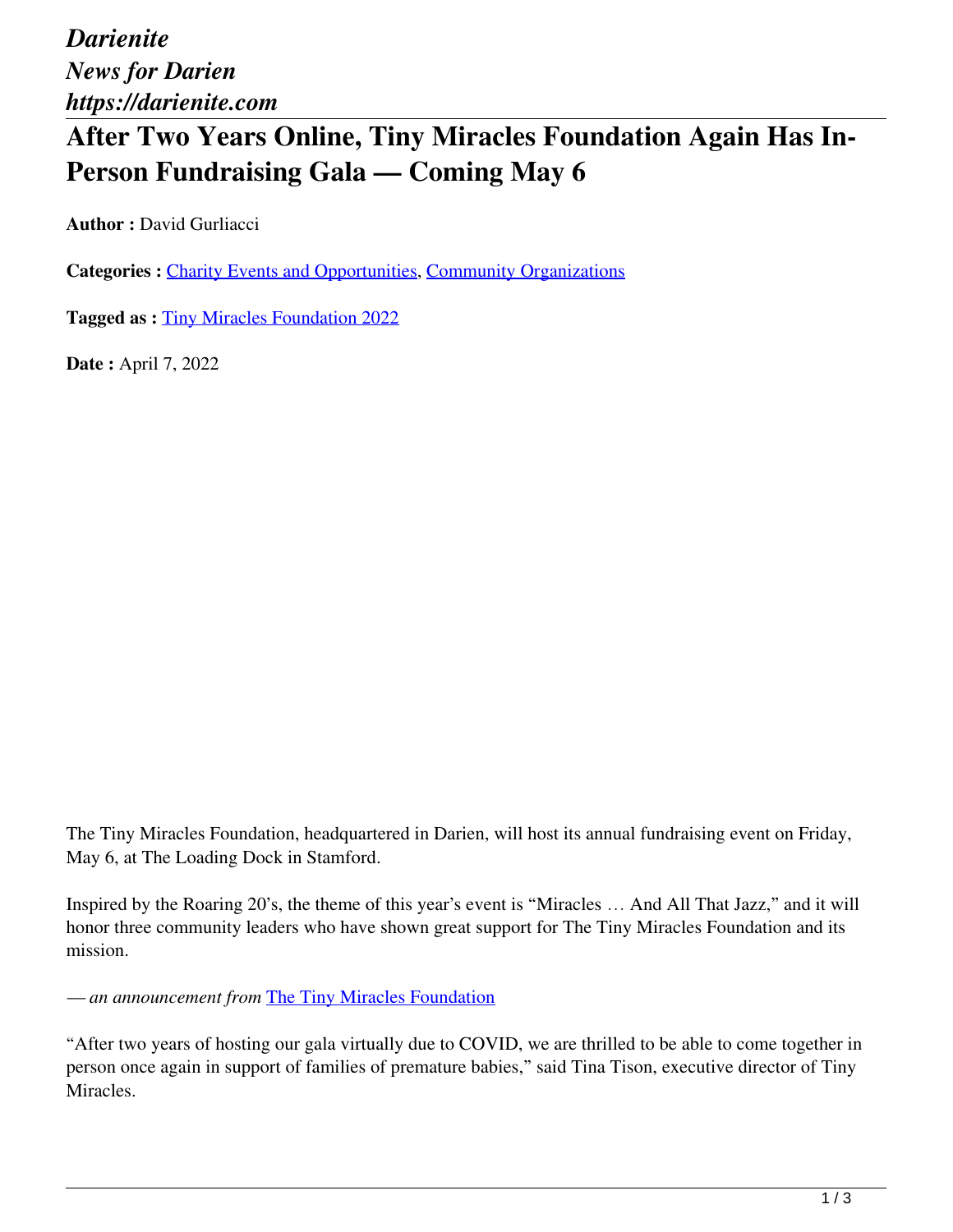### *Darienite News for Darien https://darienite.com*

"It promises to be a fun-filled night, but most importantly, it will celebrate local leaders who have made a difference in the lives of families in our community experiencing the trauma of pre-term birth, while raising necessary funds to support the vital work of Tiny Miracles."

The event will honor Meltem Seli, MD, and Réal and Tara Leclerc. Dr. Seli is an attending neonatologist, Connecticut Children's Specialty Group, Nuvance Health at Norwalk and Danbury Hospitals. She is an outstanding advocate and advisor for her tiny patients, as well as for the mental health of their parents.

Réal and Tara Leclerc are the parents of twins born at 28 weeks. After experiencing firsthand the devastation and challenges of premature birth, this couple went on to make a tangible difference in the lives of parents of premature babies over the past decade through their long-standing dedication to Tiny Miracles.

The night will feature catering by Abigail Kirsch, signature cocktails from Drink Sponsor The Vale Fox Distillery, a live auction for signature jewelry, dynamic music, a thoughtful presentation and many more surprises.

It will be a night to celebrate the organization's success over the past year and The Tiny Miracles Foundation's vision for the future. The Roaring 20's theme will inspire the décor — but not the attire.

#### **Thanks to ...**

This special event is supported by Presenting Sponsors Mr. and Mrs. Michael F. Klein and the Bauer Family Foundation as well as many individual and local corporate sponsors, including:

The Godina Family, Réal and Tara Leclerc, CD, Ginger, Christopher and Lilly Wilson, Twenty Four Wealth, Stamford Health, Yale New Haven Health System, Ivy Rehab/Ivy Rehab for Kids, Gwen and Tom Noto, Eileen and James Thomas, David and Kim Januszewski, Mr. and Mrs. Scott Srolis, Eila and Jeff Johnson.

Other wonderful sponsors are Mr. and Mrs. William Cunningham, Mr. and Mrs. Michael Ruehlman, Nedder & Associates, LLC, Ashley and David Dineen, Heath and Alyssa Kent, Bankwell, Mr. & Mrs. Peter Streinger, Cross Private Client Insurance/Pure Insurance, Richard Freedman, M.D. and Darien Sport Shop.

#### **About the Tiny Miracles Foundation**

Tiny Miracles provides a full array of compassionate support and assistance, which each year touches the lives of more than 1,000 pre-term babies and their families. This past year was an exciting one for Tiny Miracles. Thanks to a new partnership with Yale New Haven Children's Hospital that began in May 2021, Tiny Miracles is supporting more families than ever before through parent mentoring, financial assistance, after the NICU support groups, and much more.

The Tiny Miracles Foundation, a 501C3, was founded in 2004 by two local mothers of severely premature